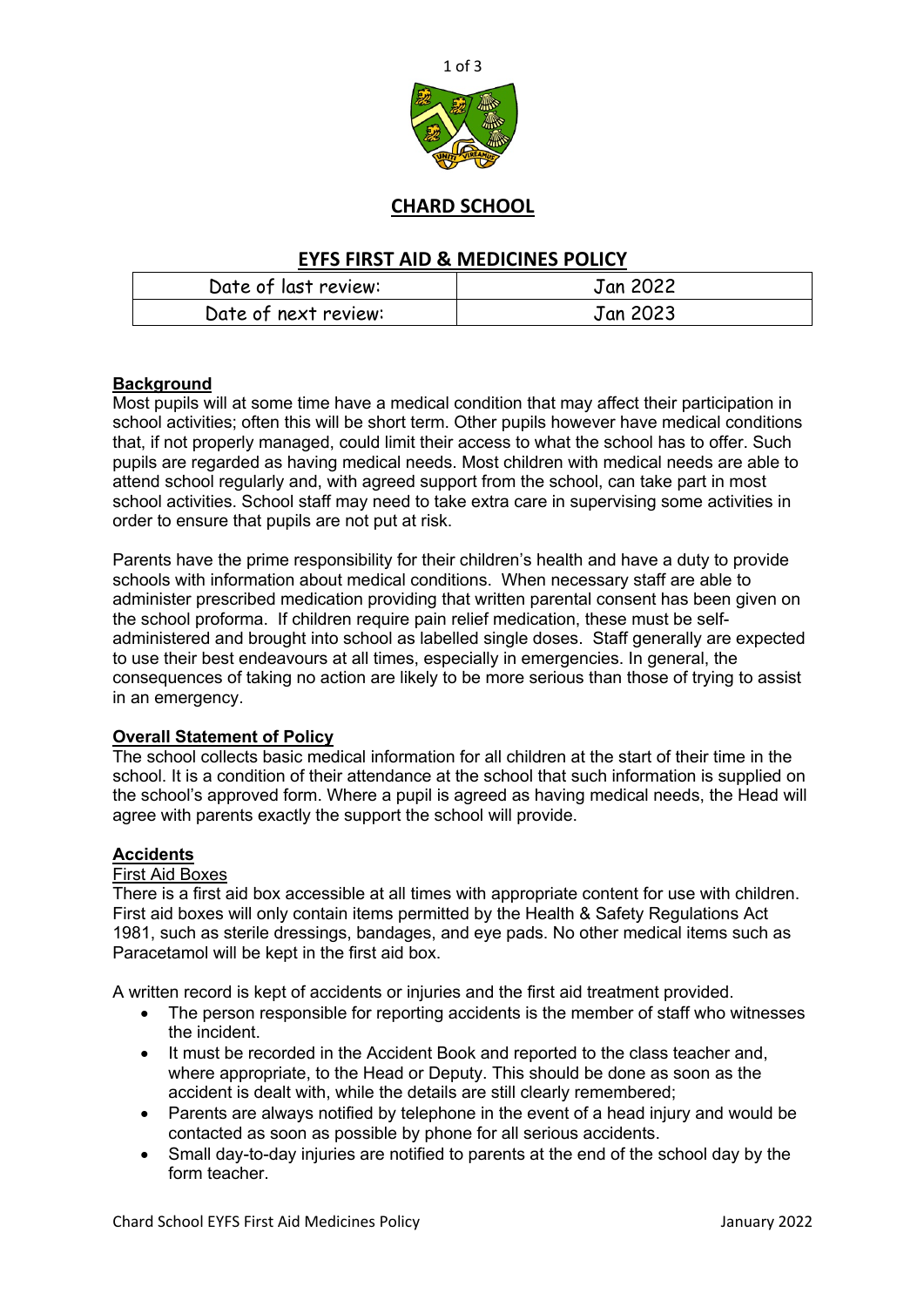#### Serious accidents or incidents

In line with Reporting of Injuries, Diseases and Dangerous Occurrences Regulations 1995 (RIDDOR), the Head will report any serious accidents that have arisen because of poor organization or supervision arrangements, the equipment or the condition of the premises, to the Health & Safety Executive.

We are required to notify ISI of any serious accident, illness or injury to, or death of, any child whilst in our care, and of the reaction taken. Notification must be made as soon as is reasonably practicable, but in any event within 14 days of the accident or injury to, or the death of, any child whilst in our care, and must act on any advice from these agencies.

#### Illness

COVID-19 – See COVID-19 Medical Checks list produced for staff in Policy Folder and displayed in Medical room.

If a child is taken ill whilst at school, they are escorted to the school office and the school secretary telephones home so they can be collected. If a wait is necessary then the child can either sit in the office or, if they need to lie down whilst awaiting collection, they can use the bed and blanket in the medical room where they can be supervised by the school secretary until they are collected. The medical room has both hot and cold running water and there is a toilet with hot and cold running water nearby.

#### **Qualified First Aiders**

Chard School has five qualified Paediatric First-Aiders, who are in overall charge of first aid provision and training. Currently these are Ann Taswell, Amanda Downing, Hannah Battersby, Rebecca Pielesz and Lucy Gosden.

Our EYFS class teacher has received training in Paediatric First Aid. All full-time academic staff undertake a one-day emergency first aid training qualification which is renewed every three years.

## **Personal protective equipment (PPE)**

**COVID-19 –** Staff must wear PPE when dealing with all first aid tasks to protect themselves from the risk of infection. If First Aider suspects that child/ staff member is displaying symptoms of COVID-19 a face visor should also be worn to provide additional protection. When providing mouth to mouth resuscitation a face shield should be worn at all times.

(The school provides staff with PPE according to the need of the task or activity. Staff must wear PPE to protect themselves and the children during tasks that involve contact with bodily fluids. PPE is also provided for domestic tasks. Staff are consulted when choosing PPE to ensure all allergies and individual needs are supported and this is evaluated on an ongoing basis.)

#### **Medication Policy**

When dealing with medication of any kind, staff are required to follow strict guidelines.

Any medication brought into the School must be in the original container showing the child's name, dosage and name of the doctor. Medicines must be bought to the school office, not given to the child or to the teacher, and parents must complete a form authorizing the medicine to be administered. Staff will not administer medication to EYFS children unless written consent is given.